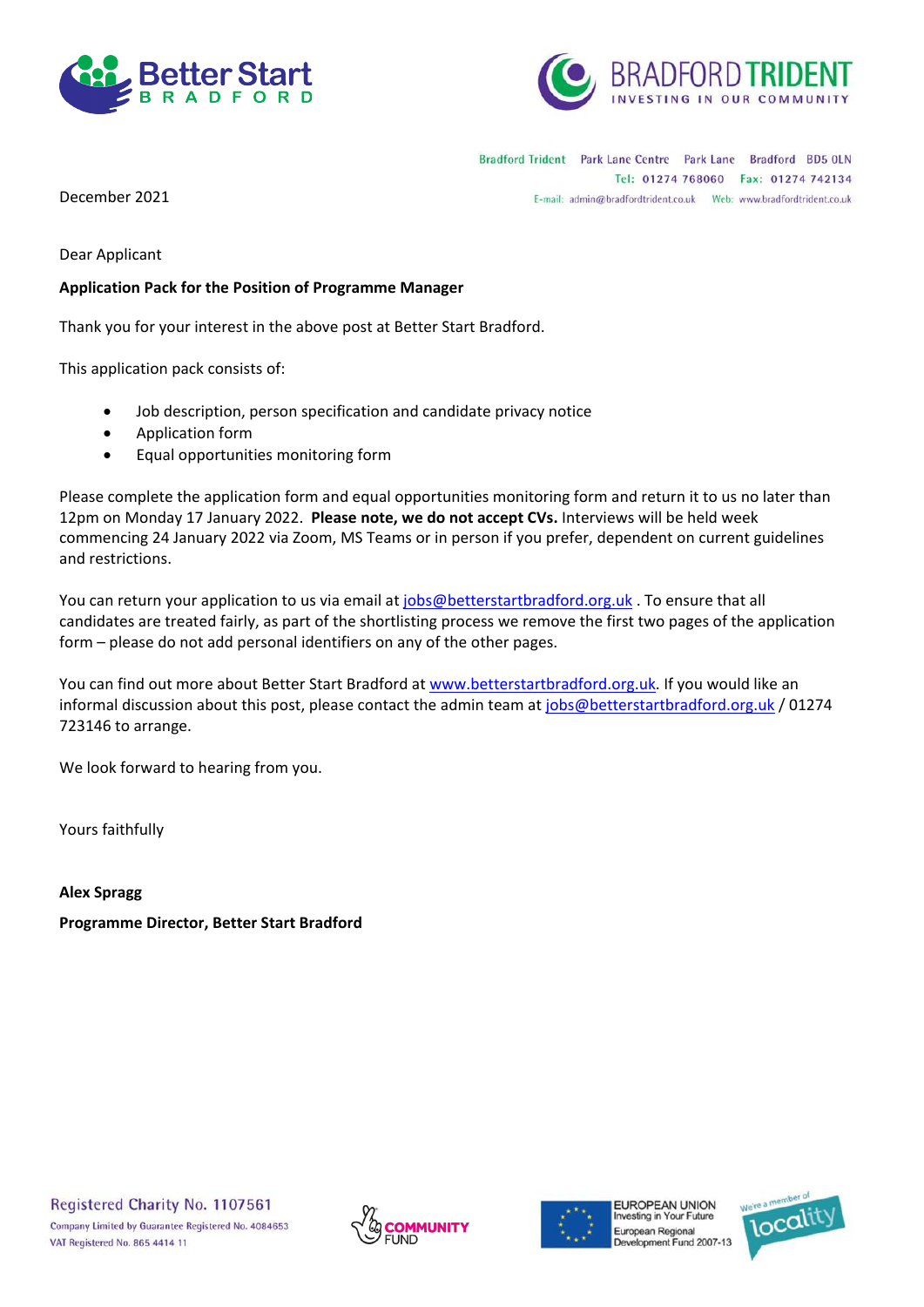



# **Programme Manager**

# **Job Description**

| <b>Office base:</b>         | Mayfield Centre, Broadway Avenue, Bradford, BD5 9NP                                                    |  |
|-----------------------------|--------------------------------------------------------------------------------------------------------|--|
|                             | (Home-working options are available)                                                                   |  |
| <b>Hours of work:</b>       | Full time post (37 hours per week)                                                                     |  |
| <b>Starting salary:</b>     | £40,000                                                                                                |  |
| <b>Holiday entitlement:</b> | 25 days per year plus bank holidays and one floating day at<br>Christmas/new year (pro rata)           |  |
| <b>Benefits:</b>            | Bradford Trident offers a workplace pension scheme and employer-<br>subsidised health care cover       |  |
| <b>Special conditions:</b>  | An Enhanced DBS Check is required<br>The Better Start Bradford programme is funded until 31 March 2025 |  |

## **Background**

Better Start Bradford is a 10-year National Lottery Community Fund programme managed by a local partnership. Bradford Trident holds the position of accountable body and is the employer of the Better Start Bradford programme team. Find out more at [www.betterstartbradford.org.uk.](http://www.betterstartbradford.org.uk/)

#### **Job role**

To work closely with the Head of Programme to support the implementation and effective delivery of the Better Start Bradford programme plan and associated systems and processes. To lead on implementation of final programme stage.

#### **Specific responsibilities**

#### **1. To oversee the programme and project management office (PPMO)**

- a) To develop and review the PPMO
- b) To maintain an effective MSP (Managing Successful Programmes) approach for Better Start Bradford through best practice frameworks, principles, and processes
- c) Lead on the development and application of internal systems and tools by implementing effective IT systems and digital solutions
- d) Regularly review our governance processes and structures to ensure they are working and fit for purpose
- e) Prepare and present reports for the Partnership Board, Bradford Trident Board, Finance and Audit Sub Committee, National Lottery Community Fund, and other stakeholder groups.
- f) Maintain and review programme management deliverables, which include the initiation document, implementation plans, workplans, risks and issues register, lessons learned, decision log, change control and benefits realisation
- g) Lead on quality assurance and improvement for the core team and projects

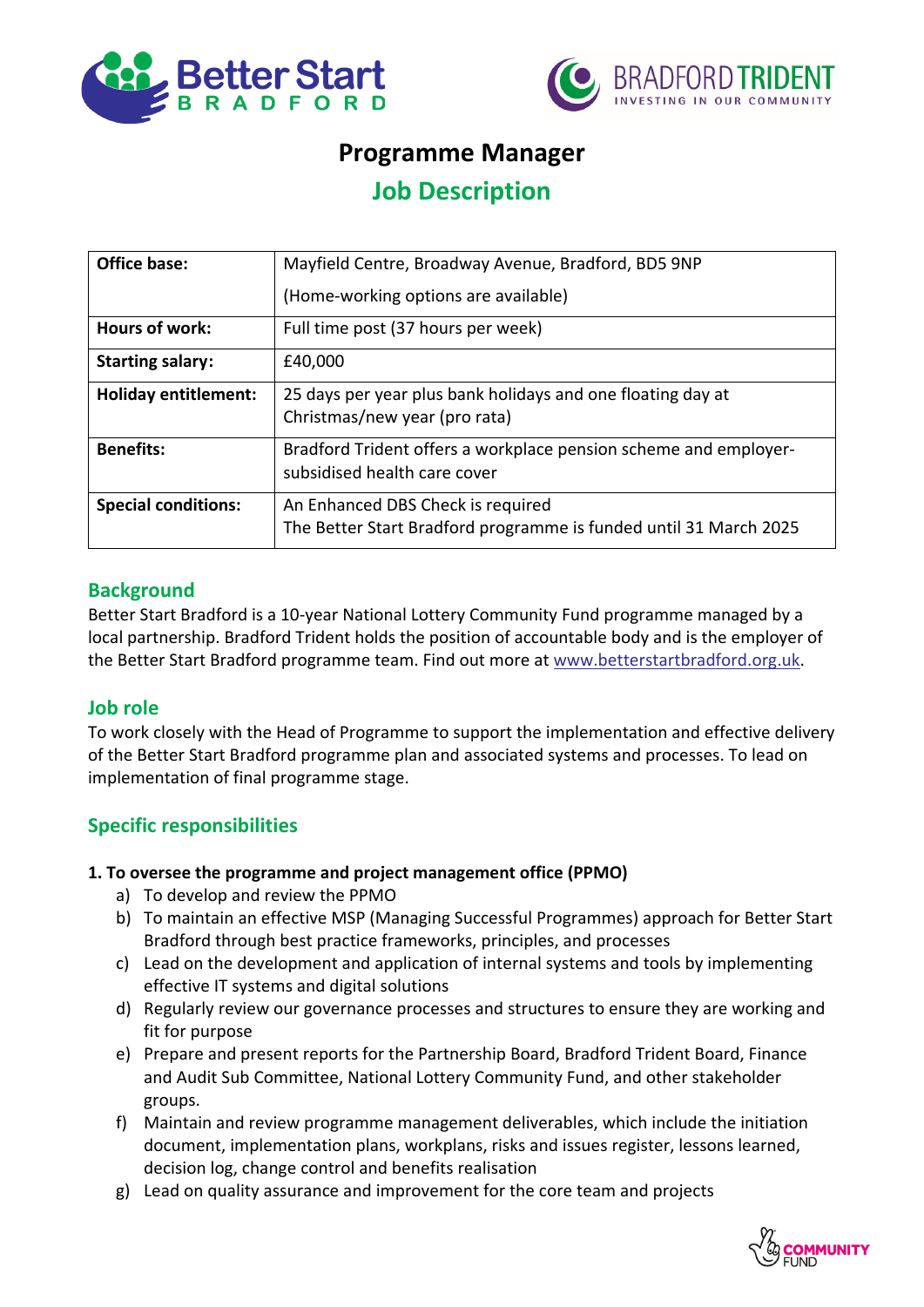#### **2. To support the team with**

- a) Improving systems for managing and monitoring the delivery of our projects
- b) Procedures for delivery partners to enable them to provide the information we need in a timely and appropriate format
- c) Maintaining and reviewing the contract management processes via the Contracts Register
- d) Maintaining and reviewing documentation, policies, guides and templates and training staff in their use
- e) Coaching and training staff on good practices in project management

#### **3. To assist in writing business cases, strategies, and project proposals, particularly**

- a) To lead on the development of a process to measure and ensure delivery of programme benefits
- b) To lead and facilitate the implementation of quality and auditing of all aspects of the programme
- c) To lead on the development of our stakeholder management processes and systems

#### 4. **To develop a plan for programme close-down**

- a) Working closely with Head of Programme and Leadership Team draw up a plan and timeline for programme closedown
- b) Identify key activities required to deliver programme blueprint
- c) Work with Transformation and Change Manager and team to lead on delivery of programme system change objectives

### **Managerial responsibilities**

#### **Reports to:** Head of Programme

**Responsible for:** Senior Data Administrator & Programme Co-ordinator/Assistant (vacant position)

## **Organisational responsibilities**

All staff are expected to:

- Demonstrate a commitment to Better Start Bradford's vision, values, aims and core objectives and be prepared to contribute positively towards them
- Promote and develop the positive profile of Better Start Bradford with parents, the community and all other stakeholders
- Liaise closely with other programme and project staff members to ensure the development of integrated objectives and collaborative working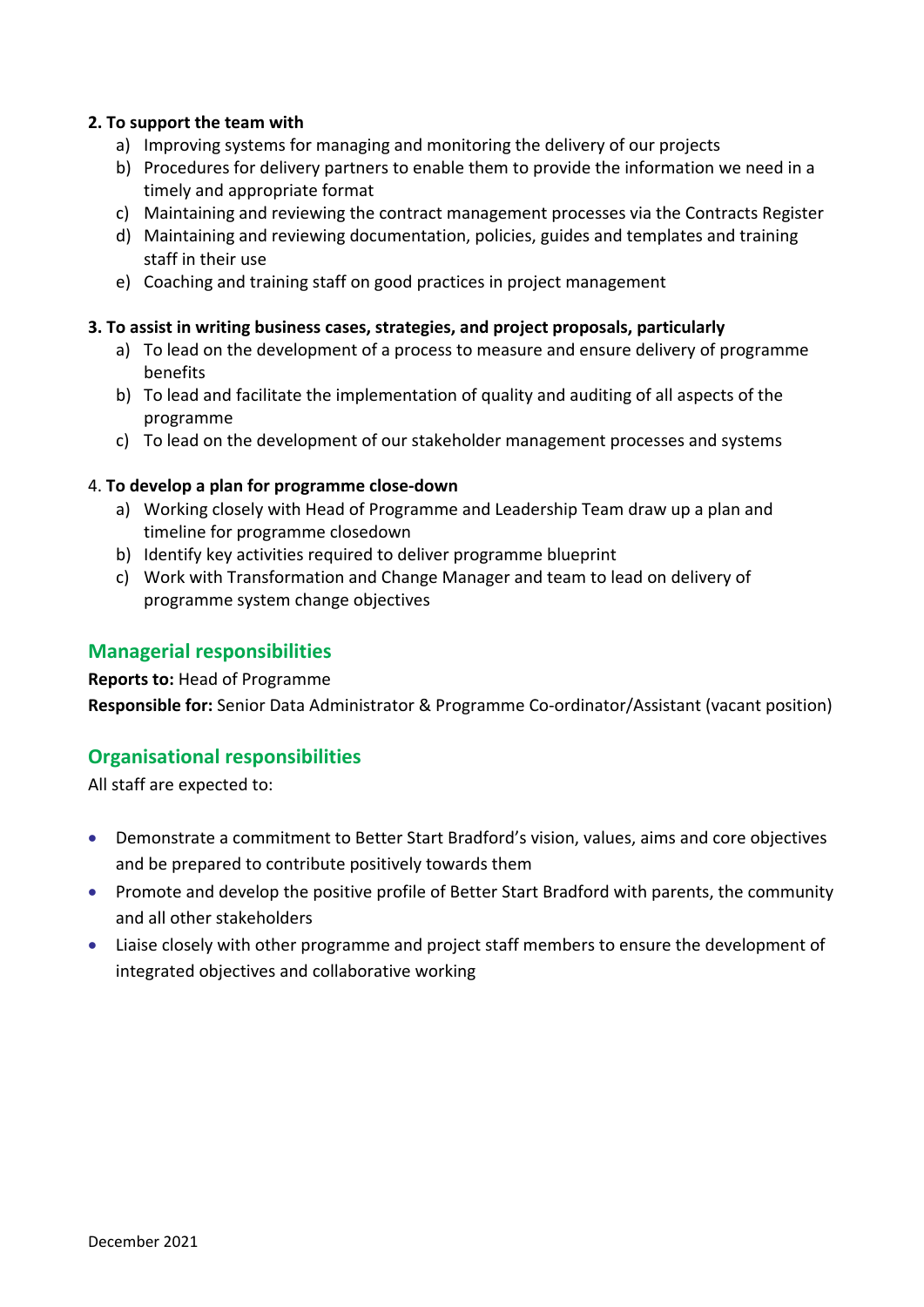# **Legal and statutory responsibilities**

All staff must comply with Bradford Trident Health and Safety and Safeguarding policies and attend relevant training as required.

Bradford Trident and Better Start Bradford are committed to ensuring and promoting equality and diversity and developing an organisational culture that values people and the diverse contribution that each individual can make. All Equality and Human Rights Legislation will be adhered to.

All members of staff are bound by the requirements of the Data Protection Act 2018 and the General Data Protection Regulation 2018. Any breaches of the act or the confidential nature of the work of this post could lead to disciplinary action.

**Note:** This is a job outline only and seeks to set out the principal purpose and functions of the role; as the job continues to develop, it may be subject to change.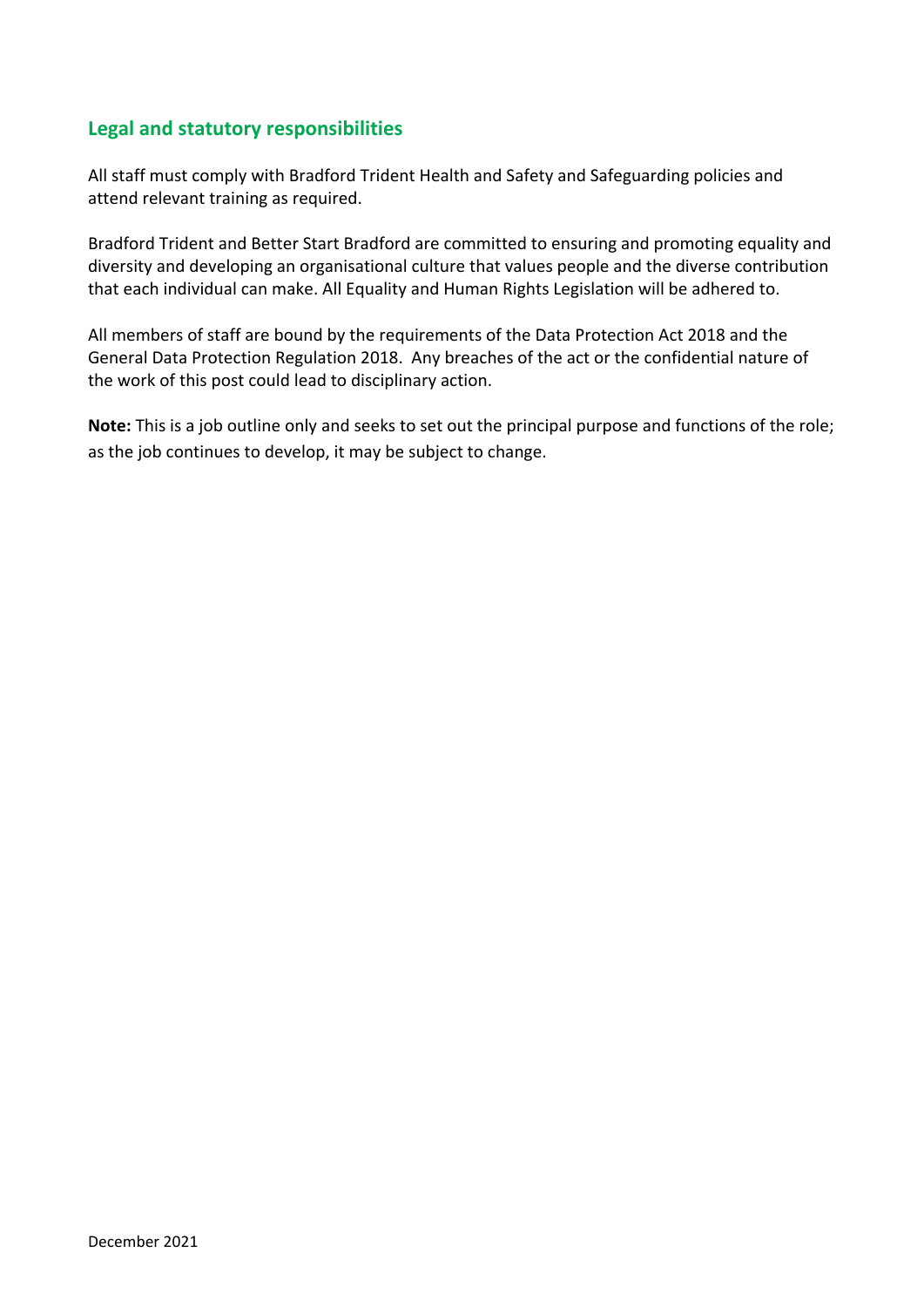# **Programme Manager**

# **Person Specification**

| <b>Attributes</b>                                                                 |   | <b>How Identified</b><br><b>Application Form /</b><br>Interview / Test |  |
|-----------------------------------------------------------------------------------|---|------------------------------------------------------------------------|--|
| <b>Experience</b>                                                                 |   |                                                                        |  |
| 3 years project/programme management experience                                   |   | AF/I/T                                                                 |  |
| Experience of working on a complex cross sector programme                         |   | AF/I                                                                   |  |
| Experience of managing staff                                                      |   | AF/I                                                                   |  |
| Experience of initiating, managing and closing a programme                        |   | AF/I                                                                   |  |
| Experience of working with an external evaluation function                        |   | AF/I                                                                   |  |
| <b>Qualifications/training</b>                                                    |   |                                                                        |  |
| Recognised Programme Management Qualification                                     | E | AF                                                                     |  |
| Degree level qualification                                                        | E | AF                                                                     |  |
| Management and /or Leadership qualification                                       |   | AF                                                                     |  |
| Special knowledge/skills                                                          |   |                                                                        |  |
| Understanding of and commitment to Better Start Bradford's purpose and objectives | E | AF/I/T                                                                 |  |
| Experience of PPMO functions and improvement                                      |   | AF/I                                                                   |  |
| Experience of using IT tools to improve programme management                      |   | AF/I                                                                   |  |
| <b>Personal circumstances</b>                                                     |   |                                                                        |  |
| Able to be flexible in your working hours                                         |   | AF/I                                                                   |  |
| Disposition, adjustment and attitude                                              |   |                                                                        |  |
| Ability to prioritise own workload and manage time effectively                    |   | AF/I                                                                   |  |
| Able to multi-task and work well under pressure                                   |   | AF/I                                                                   |  |
| Committed to including the parent voice in decision making                        |   | AF/I/T                                                                 |  |